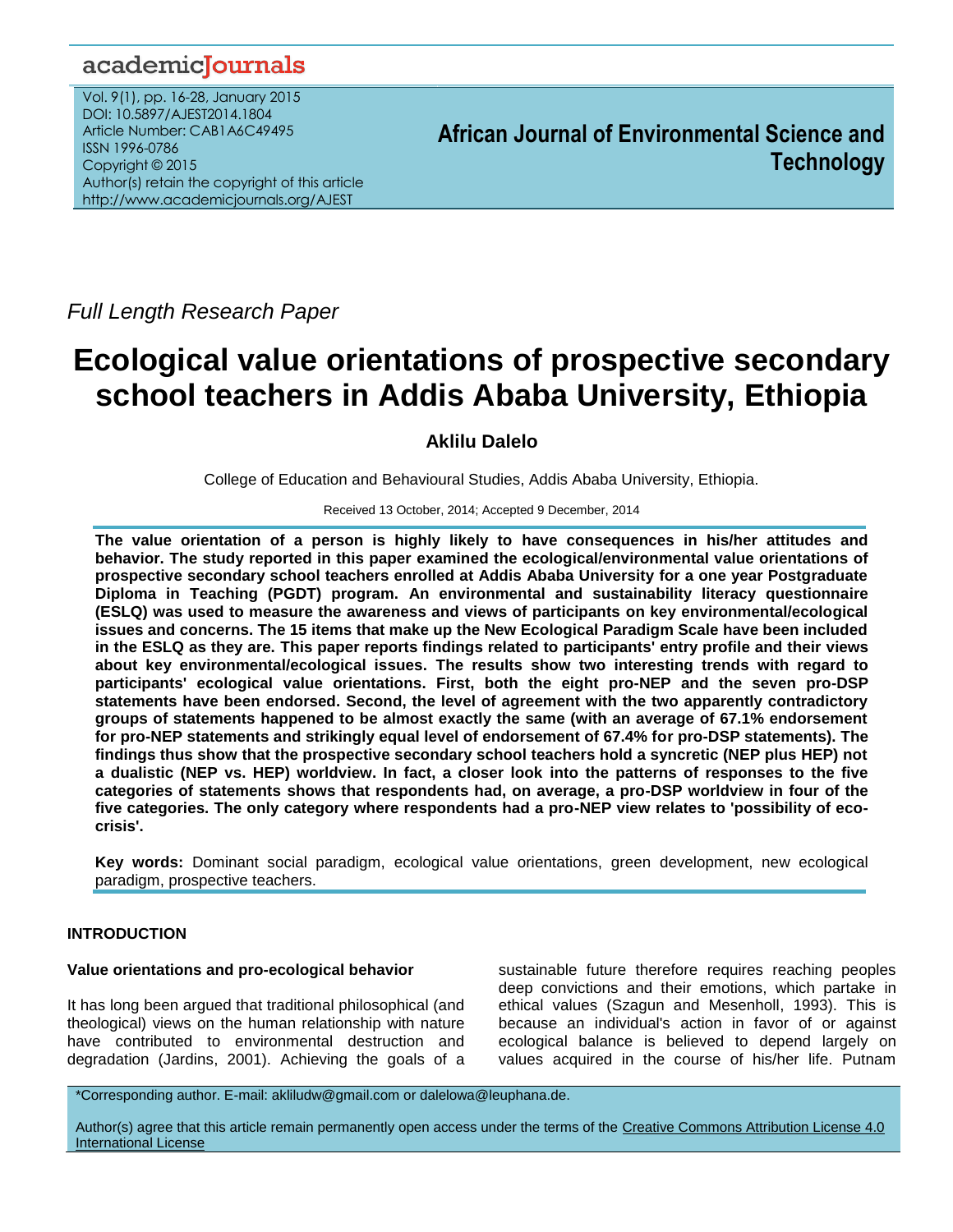(2006) suggests that environmental paradigms influence an individual"s frequency of pro-environmental behavior. Job (1996) also underscores that the 'means to adjusting our lives to avoid abuses of the planet appear to entail not merely different ways of doing, but different ways of being'. With regard to people's action for or against ecology, it is specifically noted that what people do about their ecology depends on what they think about themselves in relation to things around them (White, 1967). Values, in general, are considered as criteria not only for guiding action but also developing and maintaining attitudes toward relevant objects and situations (Stern and Dietz, 1994).

With regard to development and/or inculcation of proenvironmental/pro-ecological values, it is essential to understand when a person starts acquiring and developing a value system. Stern and Dietz (1994) suggest that value orientations take shape during the socialization process and are fairly stable in adults.

It is also important to underline here that values and beliefs may not lead in a straightforward way to attitudes because social influence agents, including acquainttances, the mass media, and social movements, may manipulate individuals' attention or focus so as to affect the ways they construct their preferences and thereby influence their opinions and actions (Stern and Dietz, 1994). A point of equal importance is that value orientations may vary across individuals, social-structural groups and cultures.

#### **The major value orientations**

From the perspective of environmental/ecological values, Stern and Dietz (1994) make a very helpful distinction between three types of value orientations: egoistic, social-altruistic and biospheric. Egoistic values predispose people to protect aspects of the environment that affect them personally, or to oppose protection of the environment if the personal costs are perceived as high. The egoistic value orientation assumes that the motivation for pro-environmental action is predominantly economic and socio-biological and that the ultimate motivation for pro-environmental action is the benefit to be gained by the individual (Watson and Halse, 2005). The second model, altruistic value orientation, presumes that people act on social-altruistic values that may come with moral imperatives such as the Golden Rule: 'Do unto others as you would have them do unto you'.

People who apply such values judge phenomena on the basis of costs or benefits for a human group (for example, an ethnic group) or all humanity. In the case of the third model, biospheric value orientation, people judge phenomena on the basis of costs or benefits to ecosystems or the biosphere. Watson and Halse (2005) suggest that the biospheric orientation reflects the motivation of the 'deep ecologists' whose primary motivation for proenvironmental action is the welfare of

ecological systems. In fact, Szagun and Mesenholl (1993) suggest that ethical concerns may be 'strong motivations for preserving nature, possibly more so than enjoyment of nature'.

In general, people would commit themselves to action when pro-environmental personal norms were activated by beliefs that an environmental condition has adverse consequences for self and close kin (in the egoistic value orientation), for other human beings (in the socialaltruistic orientation), or for other species or ecological systems (in the biospheric orientation), and by ascription of responsibility to themselves for preventing those consequences (Stern and Dietz, 1994).

# **The DSP vis-à-vis NEP**

The past two to three decades saw a growing body of research conducted to see the relationship between value orientations and pro-environmental/ecological actions though such researches were mostly conducted in advanced industrial countries. In relation to this, it has been underlined that modern research into environmental values is predominantly western in origin, and the Dominant Social Paradigm (DSP) and the New Environmental Paradigm (NEP) as theoretical concepts have been formulated and developed in the United States (Stern et al., 1995; Ojomo, 2011). The DSP entails, among other things, a belief in limitless resources; continuous progress, and the necessity of growth; faith in the problem solving abilities of science and technology; and strong emotional commitment to a laissez-faire economy and to sanctity of private property rights (Albrecht et al., 1982 cited in Erdogan, 2009). The DSP is also said to be characterized by consumerism, rationalism, utilitarianism and reductionism (Job, 1996). The NEP worldview on the other hand, is based on high valuation of nature; generalized compassion toward other species, other people and other generations; careful planning and acting to avoid risks to humans and nature; recognition that there are limits to growth to which humans must adapt; new society with cooperation, openness and participation; and consultative and participatory new politics emphasizing on foresight and planning (Milbrath, 1984 cited in Erdogan, 2009).

# **A dualistic vis-à-vis syncretic worldview**

Some scholars argue that the NEP is nothing new in nonwestern and non-industrialized societies (Corral-Verdugo and Armendariz, 2000). It is often said that indigenous, non-industrialized societies tend to believe in the profound connection between humanity and nature. In contrast, in western or European societies, dualism permeates peoples" environmental beliefs. It was suggested, for instance, that the pro-Human Exceptionalism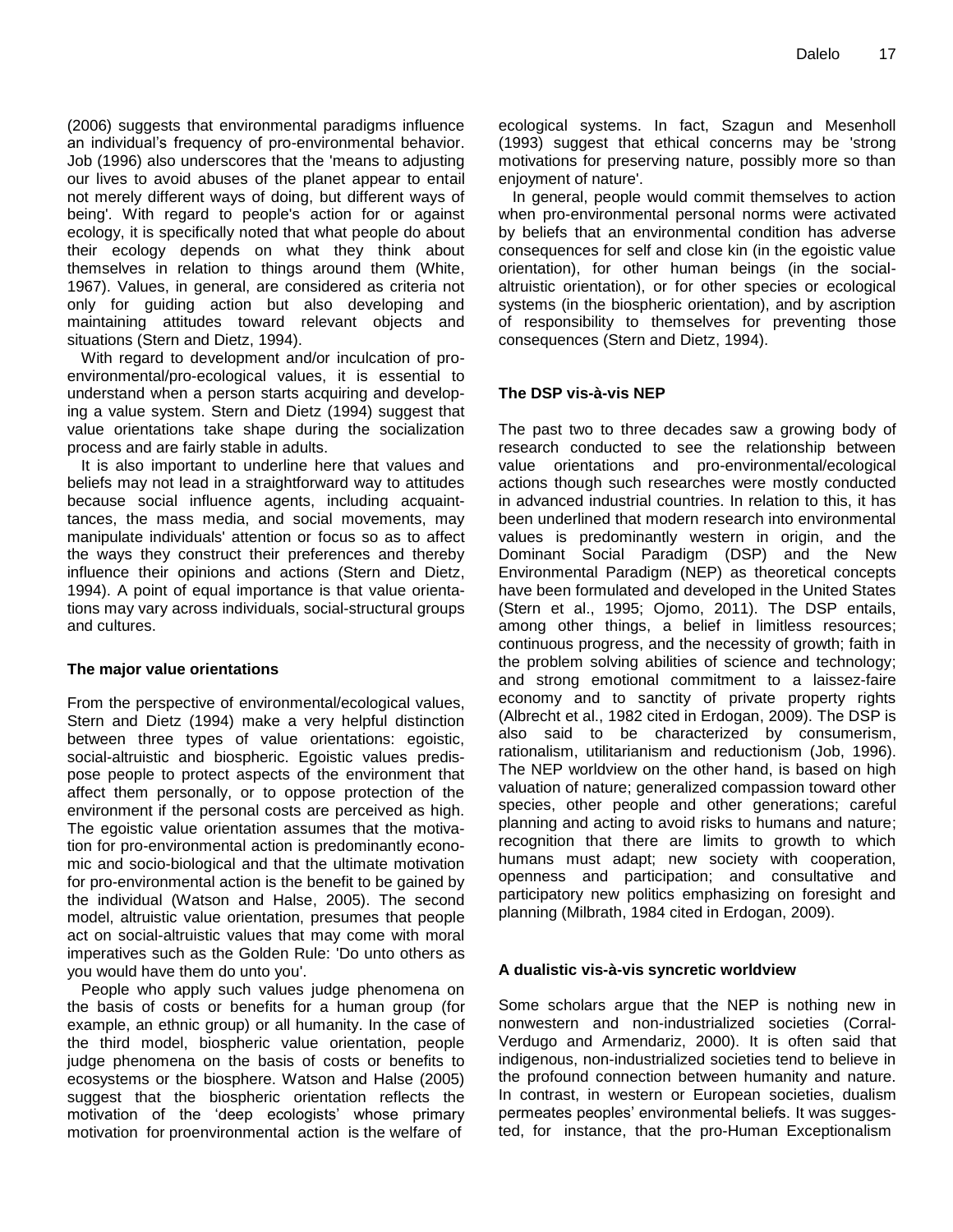Paradigm - (HEP) would be closely allied with consumerism and the related concept of technocratic modernity (Colwell, 1997 cited in Corral-Verdugo and Armendariz, 2000), whereas pro-NEP view would be allied with the post-materialist values of frugality and conservation. As people in industrially advanced societies tend to base their attitudes on just one of the paradigms, those who follow the NEP would be the ecologically oriented in western communities (Corral-Verdugo and Armendariz, 2000).

Corral-Verdugo and Armendariz (2000) also indicate that the results of their study reflect the dualistic nature of North American culture and the more ecological vision of the Latin American belief systems. Whereas Americans conceive of the world as either pro-NEP or pro-HEP, for Brazilians, there is no conflict in holding both belief systems thereby reflecting a syncretic, ecological vision, by which some societies find compatibility between the natural balance and the needs of humans (using natural resources). A study from Mexico (Corral-Verdugo and Armendariz, 2000) indicates that the agreement with pro-NEP items was higher than the agreement with the pro-HEP items, implying that the community is more committed to preserving the environment than to a utilitarian view of nature. However, the participants of this Mexican community did not see a major conflict between these two apparently opposing views. In Mexico, 'individuals can be concerned with a natural balance- the negative human impact on the environment and, at the same time, believe in humans' control over nature and be interested in possible profits they could obtain from nature'(Corral-Verdugo and Armendariz, 2000).

Another study (Watson and Halse, 2005) was conducted to see if the NEP scale has equal relevance in non-industrial societies by investigating the environmenttal attitudes held by pre-service teachers in three communities, one each from Australia, Republic of Maldives and Indonesia, and to compare the similarities and differences between the countries. The results indicate that Australian respondents viewed environments from a deep ecological perspective when compared with Maldivian respondents (Watson and Halse, 2005). The Australian and Indonesian respondents also tended to consider environments as a balance between the needs of humans and the needs of environments while the Maldivian sample was considered as less altruistic. The Australian respondents tended to agree that environments should not be dominated by human need. The Maldivian respondents, however, appear to place more importance on human need when their views were compared with Australian respondents, while the views of the Indonesian respondents lay in between and significantly different from the views of both the Australian and Maldivian respondents. The analysis of the Indonesian and Maldivian interviews further suggests that these communities are anthropocentric in their environmental attitudes and indicates that they may

hold environmental attitudes developed from a different conceptual framework to that underpinning the NEP (Watson and Halse, 2005).

A similar study conducted in Turkey found out that about one fourth of university students who took part in the study had a pro-DSP orientations though majority (56.0%) held pro-NEP views (Erdogan, 2009). Erdogan (2009) further suggests that there was no widespread adoption of the NEP orientation by students (students approving some statements of the NEP scale while disapproving other parts of it).

# **The traditional African worldview**

The traditional African worldview is believed to be more holistic with a tendency to see the material and spiritual as constituents of a single phenomenon. Tangwa (2004) emphatically argues, for instance, that within the traditional African metaphysical worldview, the dichotomy between plants, animals, and inanimate things; between the sacred and the profane; matter and spirit; the communal and the individual, is a slim and flexible one. It is further suggested that the absence of the dichotomy between the aforementioned constituents in the African metaphysical worldview informed the traditional African disposition and attitude of 'live and let live' (Ojomo, 2011, p.101). Hence an assertion that such metaphysics is 'not one of domination instigated by greed nor is it consumerist in nature'. Latent in that metaphysics are folkloric assertions and certain taboos that are conservational of ecological balance of the environment' (Ojomo, 2011). Nevertheless, an empirical study that assessed Nigerian secondary school teachers' environmental knowledge and attitude showed that the teachers not only demonstrated 'a poor formal knowledge of the environmental issues involved' but also 'manifested attitudes which may well be inimical to a healthy environment' (Mansaray et al., 1998).

In Ethiopia, the environment is believed to have always been the fundamental concern of the rural people (Workineh, 2001). The Oromo people (the largest ethnic group in Ethiopia), for instance, are said to not only possess accumulated practical knowledge of their environment through experience and productive activity but also firmly believe that the natural environment and human beings are linked together in a web of relationships. It is thus suggested that 'the ethics of truly sustainable development may benefit from the wealth of biological and ecological insights and sustainable resource management systems developed by the Oromo people and other cultural groups' in Ethiopia (Workineh, 2001). Workneh"s (2001) study also indicates that the kind of ethic embodied in indigenous beliefs and values does not completely contradict the kind of ethic found in modern beliefs and values complement each other. The study reported in this paper tried to investigate the environmental/ecological value orientations of a specific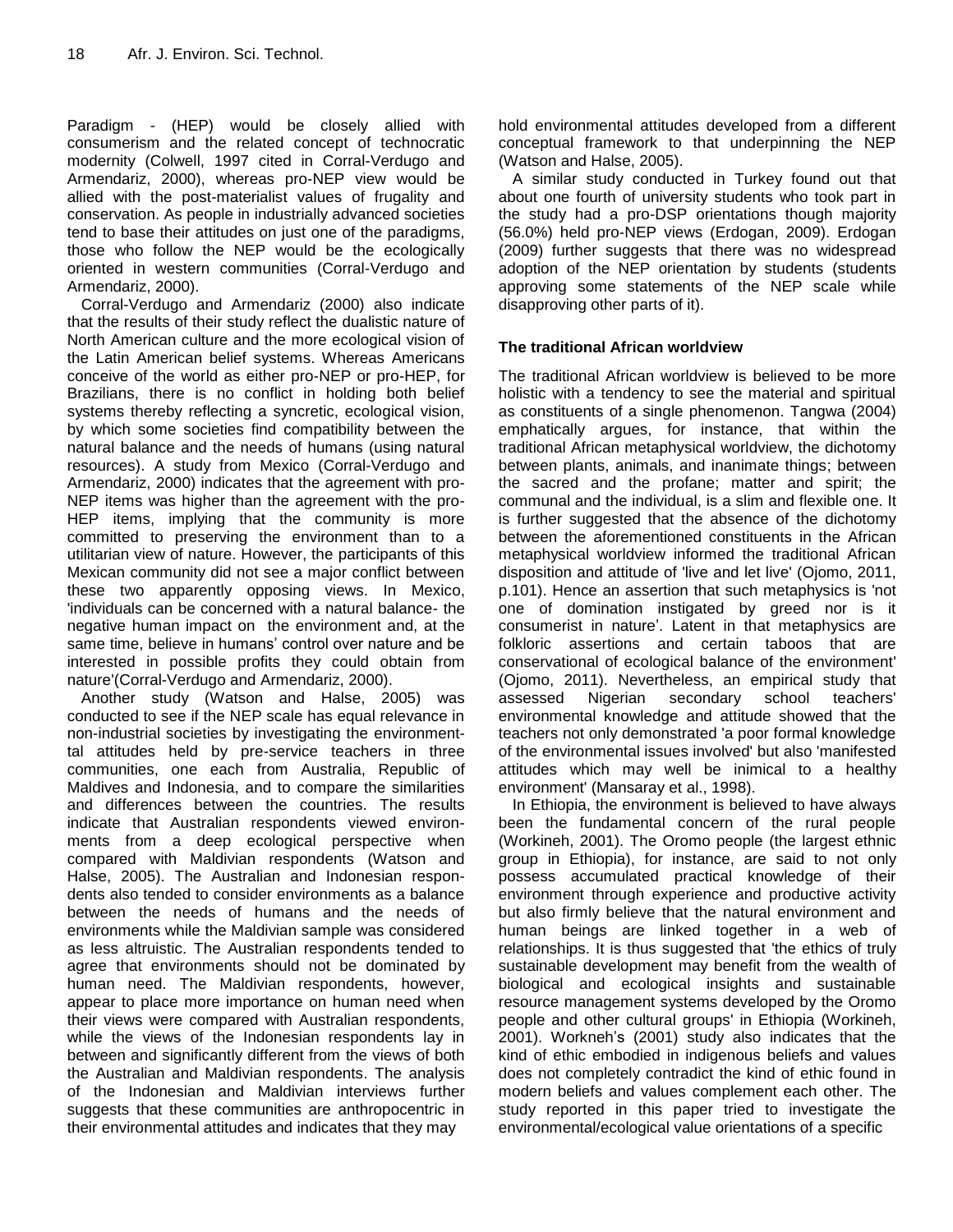group of people in Ethiopia: prospective secondary school teachers at Addis Ababa University.

#### **Rationale and objectives of the study**

As indicated earlier, studies meant to assess the ecological/environmental value orientations of different segments of a society have been limited mainly to the advanced industrial countries of the West. Some scholars also indicate that there are only a few studies of this kind conducted in developing countries (Corral-Verdugo and Armendariz, 2000). It is thus argued that "if the growing phenomena of environmental degradation are of a global nature and if environmental beliefs truly reflect individuals" concern about the environment, then researchers should investigate such beliefs in societies with low, as well as high, technological development" (Corral-Verdugo and Armendariz, 2000; Ojomo, 2011). With regard to Africa, it was noted that little has been done to investigate "the African perspective to environmental ethics and the people"s cultural understanding of the environmental crisis" (Ojomo, 2011). The study reported here was therefore aimed at assessing the ecological value orientations of prospective secondary school teachers being trained at Addis Ababa University, Ethiopia.

The study focuses on students who are being trained to become secondary school teachers because teachers, as a group, "are potentially influential in shaping the environmental attitudes of future "generations" (Watson and Halse, 2005). University students, in general, are also believed to be "the leading crusaders in the modern environmental movements throughout the world" (Erdogan, 2009). What is more, UNESCO considers teacher education as crucial to re-orientation of education towards sustainability (Gough and Scott, 2007). Teacher education is often presented as the "priority of priorities", in view of its contributions to capacity-building of a large group of population with relatively low cost. Chambers (2009) thus sees teacher education as a good, noneconomic, example of a multiplier effect in action arguing that if a teacher learns something, potentially, all the students in his/her care over the duration of his/her career can be influenced by the learning of that teacher.

The study, part of which is reported in this paper, attempted to assess the environmental/ecological literacy and value orientations of prospective teachers trained in the largest and oldest of the higher education institutions in Ethiopia-Addis Ababa University. The findings are hoped to show, among other things, whether or not prospective teachers' environmental/ecological values support Ethiopia's plan to build a green economy (EPA, 2011). There is another recent development that could make the findings of this study interesting for policy makers at Ministry of Education (MOE). In 2010, the MOE introduced a new secondary school teachers' training modality called the Postgraduate Diploma in

Teaching (PGDT). The PGDT is a training modality whereby candidates earn their first degree in different subjects (Biology, Geography, etc.) and then join the Faculties/Colleges of Education to get a one year professional training that equips them to become secondary school teachers (CEBS, 2013). As the study was conducted shortly after graduation of the participants of the study (graduation from their subject area departments), the results are expected to shed some light on the degree to which education in the different departments contributed to students" environmental and sustainability literacy. This is most important in light of the ambitious plan by the MOE to give training on "Environmental Education and Protection" to half of the teachers in the country, in five years (MOE, 2010). The results of the study could give hints as to the general value orientations of beginning teachers thereby indicating areas that might need interventions.

The more specific objectives of the broader study were to assess the entry profile of prospective secondary school teachers; awareness of prospective teachers about key issues related to environment and sustainability; and ecological/environmental value orienttations of prospective teachers. This paper presents findings related to the first and the last objectives of the study. The paper also tries to compare the findings about value orientations of Ethiopian respondents with those of similar studies conducted in the United States of America and Turkey.

#### **METHODOLOGY**

#### **Sampling**

As indicated earlier, the Ethiopian Ministry of Education introduced an entirely new modality of teacher education called Postgraduate Diploma in Teaching (PGDT). The programme admits candidates with a bachelor degree (a three year programme) in subject area disciplines. Graduates from these disciplines would be enrolled into the PGDT programme (on the basis of, among other things, their academic performance and expressed wishes to become teachers) and get professional training for one year in College of Education and Behavioral Studies. This would make them eligible to teach in secondary schools throughout the country. This study sought to cover all the prospective teachers enrolled into the PGDT programmes of seven subject areas (Table 1) in the 2012/13 academic year.

A total of 132 prospective teachers had been admitted into the seven areas of specialization of whom 95 (72.0%) took part in the study. The others missed the class that day or failed to return the questionnaire.

#### **Instrument of data gathering**

An 'Environmental and Sustainability Literacy Questionnaire' *(ESLQ)* had been developed by the author to assess the level of awareness and views of teachers and prospective teachers in Ethiopia about issues related to environment and sustainability. It has three parts. Part one seeks personal information including area of specialization; and academic performance at the end of education for their first degree (in the case of prospective teachers).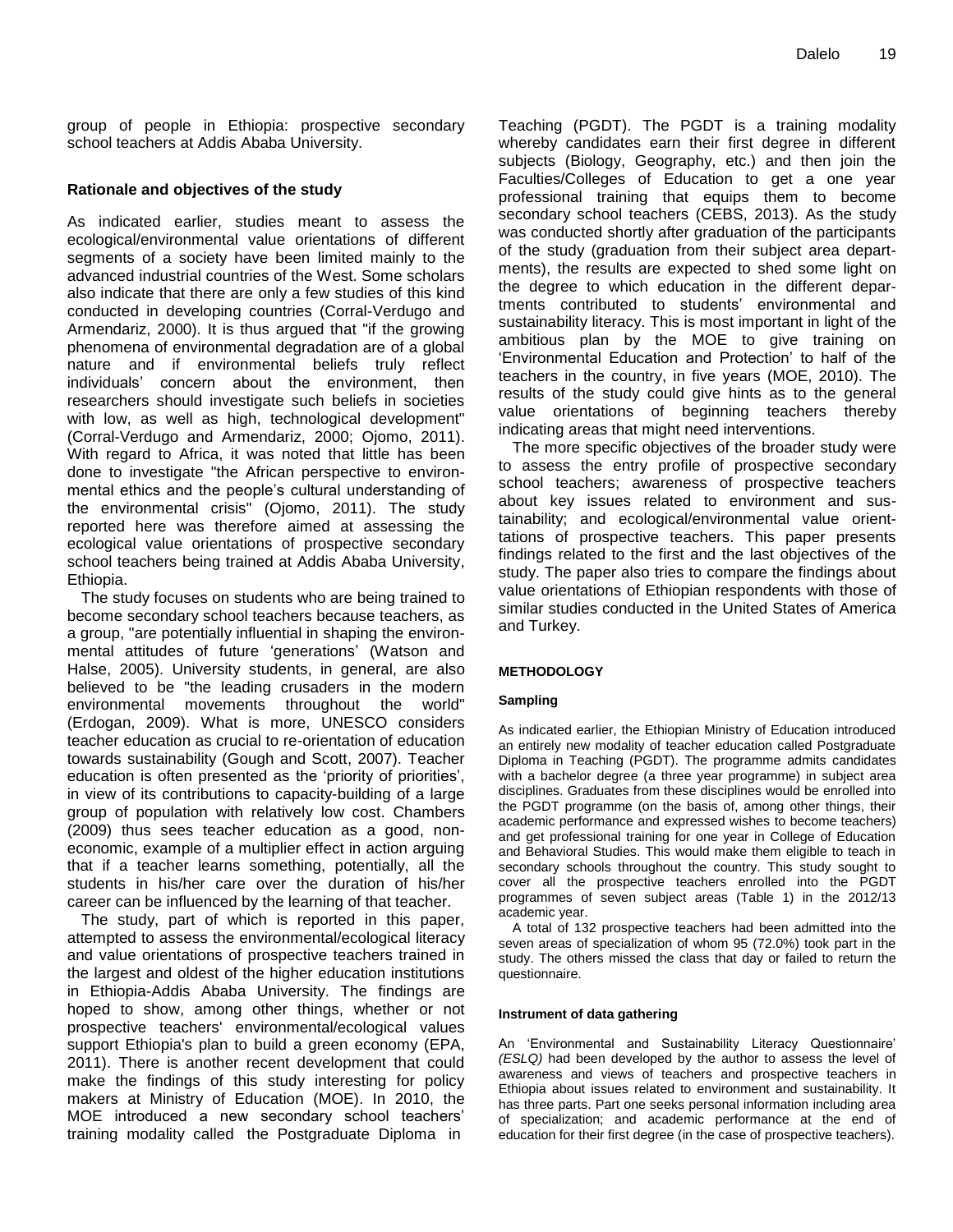**Table 1.** Number of study participants by department and discipline.

| <b>Department</b>                              | <b>Discipline</b>  | No. of Prospective teachers<br>enrolled in 2013/13 academic year* | No. of study participants | Percentage |
|------------------------------------------------|--------------------|-------------------------------------------------------------------|---------------------------|------------|
|                                                | Geography          | 10                                                                | 10                        | 100.0      |
| Science<br>Social<br>and<br>Language Education | <b>Civics</b>      | 13                                                                | 12                        | 92.3       |
|                                                | History            | 19                                                                | 15                        | 78.9       |
|                                                | Chemistry          | 17                                                                |                           | 41.2       |
| Science<br>and                                 | <b>Mathematics</b> | 28                                                                | 15                        | 53.6       |
| <b>Mathematics Education</b>                   | Biology            | 10                                                                | 9                         | 90.0       |
|                                                | Physics            | 35                                                                | 27                        | 77.1       |
| Total                                          |                    | 132                                                               | 95                        | 72.0       |

\*Source: CEBS, 2013, p. 19.

This part was meant to understand the entry profile of the prospective teachers. Part two is meant to assess the awareness of prospective teachers about environmental and sustainability issues. It has 22 statements, and respondents are asked to choose one of the three options provided for each statement: "correct", "incorrect" or "I don"t know". Part three is meant to assess respondents' ecological/environmental value orientations. The last part has 24 statements each offering five options for respondents to choose from, namely, strongly agree, mildly agree, unsure, mildly disagree and strongly disagree.

The *ESLQ* was developed based on extensive review of local and global environmental and sustainability issues and problems. The draft questionnaire was then reviewed by the staff of the Institute of Environmental and Sustainability Communication (INFU), Faculty of Sustainability, Leuphana University of Lüneburg, Germany. The final version of the questionnaire was prepared after fully considering comments from colleagues at INFU, related to both content and structure of the questionnaire. Furthermore, the 15 statements that make-up the New Ecological Paradigm (NEP) Scale, developed by Dunlap et al. (2000), have been used *'*as they are" in order to see the ecological/environmental value orientations of prospective teachers in Ethiopia as compared to participants of similar studies elsewhere in the world. The eight odd numbered items in the NEP were worded so that agreement indicates a proecological view, and the seven even-numbered ones worded so that disagreement indicated a pro-ecological worldview (Dunalp et al., 2000). The NEP scale is often said to be one of the "most widely used and scrutinized methods to measure environmental orientation, attitudes and behavior" (Erdogan, 2009).

This paper reports the results of part one and part three of the *ESLQ.* Part three includes all the 15 statements of the NEP along with nine statements addressing ecological/environmental issues specifically related to Ethiopia.

#### **Data gathering and analysis**

The heads of the two Departments of the College of Education and Behavioral Studies which run PGDT (namely, Department of Social Science and Language Education; and the Department of Science and Mathematics Education) were contacted to seek help in the administration of the questionnaire. After discussions on the objectives and significance of the study, the Heads of the two departments agreed to take the responsibility of circulating the *ESLQ* among their prospective teachers in their respective departments. The questionnaires were then distributed to the participants of the PGDT in July, 2012. Table 1 shows the number of participants who took part in the study by discipline (subject area). The data gathered was fed into SPSS and then analyzed.

#### **RESULTS**

#### **Entry profile**

Colleges and faculties of teacher education in Ethiopia used to receive students who scored relatively lower cumulative GPA in their secondary school leaving examinations (Aklilu et al., 2008). Recently, efforts have been made, at policy<sup>1</sup> level, to change this situation thereby enabling the various departments that train secondary school teachers to have students with a reasonably good performance in secondary school leaving certificate examinations. This study tried to look into the entry profile of the prospective secondary school teachers who were enrolled into their professional training in the summer of 2012/13 academic year. Responses as to students' performance in secondary school leaving national examinations were secured in two formats: in cumulative average points (out of the maximum of 4 cumulative average points) and raw scores (out of the maximum of 700 points). Analysis of results indicates that more than half of the participants of the study had a fairly good entry performance. For instance, more than one fourth (27%) had GPA of above 2.76 whereas 14% had scores above 276 (Table 2) when they joined their respective universities. This appears to be a clear departure from the older situation where students with the lowest GPA were placed in teacher education departments. Nevertheless, the results also show that 'high' and 'very high' achievers were still not attracted by the teaching profession (for instance, only 17% the prospective teachers had GPA above 3.0 and only 4% had scores above 350).

As indicated in the introductory section of the paper, the Ethiopian Ministry of Education introduced a new modality of teacher education called Post Graduate Diploma in Teaching (PGDT) whereby prospective

<sup>&</sup>lt;sup>1</sup>Introduction of the Postgraduate Diploma in Teaching (PGDT) Program could be taken as an example. Students with good performance in their higher education entrance exam are first trained in subject area departments and then compete to get admission into colleges of teacher education.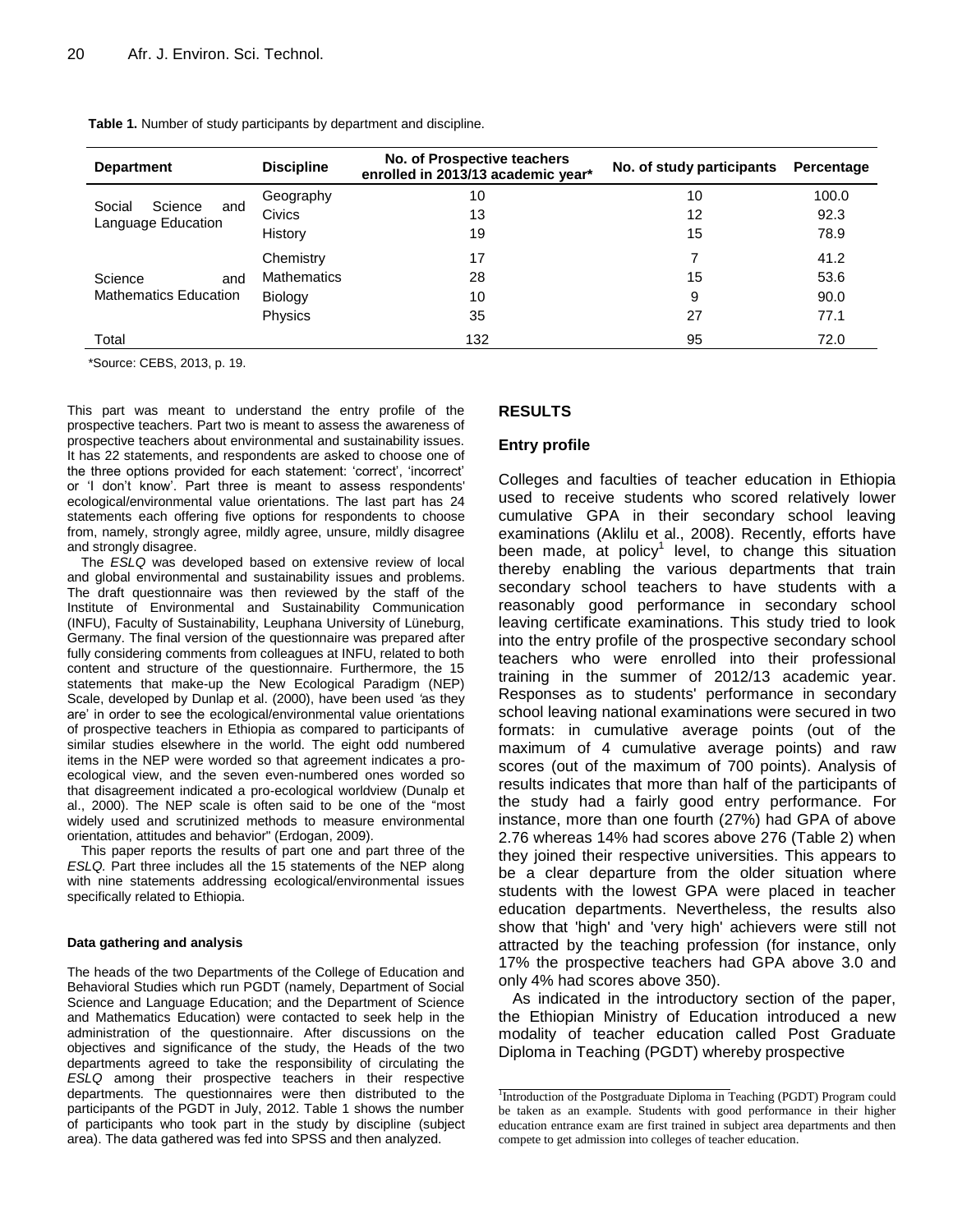| Range of GPA (out of 4)          | <b>Frequency</b> | Percentage excluding the missing |
|----------------------------------|------------------|----------------------------------|
| Below 2.5                        | 3                | 3.9                              |
| 2.51-2.75                        | 7                | 9.1                              |
| 2.76-3.0                         | 16               | 20.8                             |
| $3.01 - 3.50$                    | 10               | 12.9                             |
| Above 3.50                       | 3                | 3.9                              |
| Range of raw scores (out of 700) | Frequency        | Percentage excluding the missing |
| Below 200                        | 3                | 3.9                              |
| 200-250                          | 14               | 18.2                             |
| 251-275                          | 7                | 9.1                              |
| 276-300                          | 11               | 14.3                             |
| 301-350                          | 3                | 3.9                              |
| Above 350                        | 0                | 0.0                              |
| Total                            | 77               | 100.0                            |
| Missing                          | 18               |                                  |
| Grand total                      | 95               |                                  |

**Table 2.** University entry profile of prospective secondary school teachers.

**Table 3.** PGDT entry profile of prospective secondary school teachers.

| Range of GPA at entrance | Frequency | Percentage excluding the missing |
|--------------------------|-----------|----------------------------------|
| Below 2.5                | 3         | 3.4                              |
| 2.51-2.75                | 3         | 3.4                              |
| 2.76-3.00                | 12        | 13.8                             |
| $3.01 - 3.50$            | 34        | 39.1                             |
| Above 3.50               | 35        | 40.2                             |
| Total                    | 87        | 100.0                            |
| Missing                  | 8         |                                  |
| Grand total              | 95        |                                  |

graduates receive their first degree in the subject area disciplines (History, Chemistry, etc.) and then join faculties of education in the various universities for one year professional training to become a secondary school teacher in their respective subject areas. It was hoped that PGDT would be a competitive program attracting students with a better performance at the end of their university stay (CEBS, 2013). This study also tried to find out whether this hope is being actualized. Result of the study clearly shows that the PGDT indeed attracted students who scored relatively higher cumulative GPAs in their respective areas of specialization (Table 3).

It is interesting to note that 79.3% of the students who willingly joined the PGDT had a cumulative GPA of 3.00 and above on graduation. This is indeed a good news for secondary teacher education in Ethiopia as it addresses one of the age-old concerns of teacher educators in Ethiopia that the entry profile of would be teachers was too low to help them cope up with the rigorous requirements of university education. Though a high

cumulative GPA does not guarantee creation of a committed teacher, it is one of the important input factors which help the education system to generate academically competent teachers.

#### **Ecological/environmental value orientations**

This section presents the findings of the study divided into five categories of value orientations: limits to growth; fragility of natural balance; possibility of eco-crisis; antianthropocentrism; and rejection of human exceptionalism. Besides, results specifically related to issues concerning Ethiopia have been presented in the last part of the section.

#### **Limits to growth (LTG)**

The LTG refers to the results of the study by a group of scientists at the Massachusetts Institute of Technology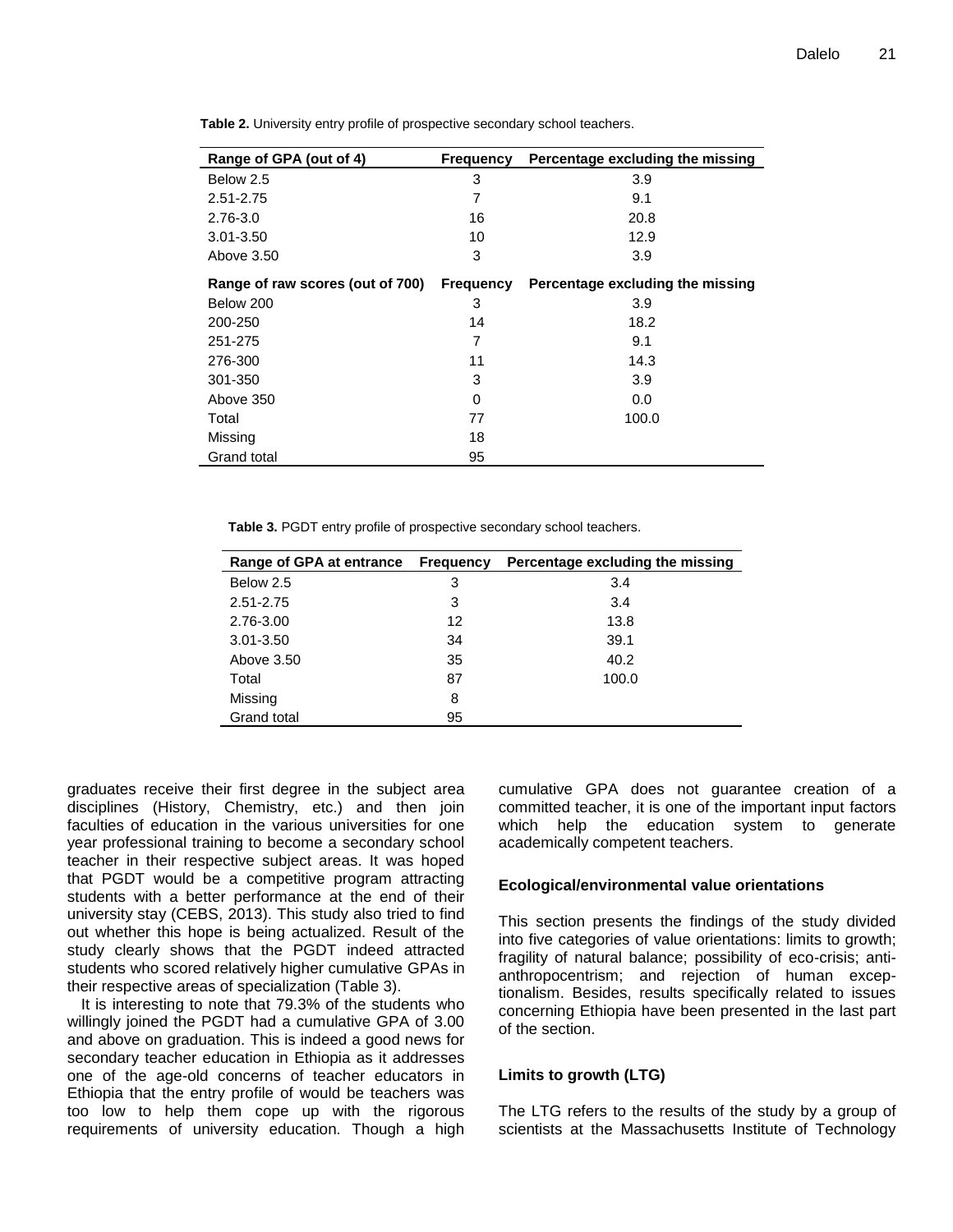| Table 4. Views about statements related to 'limits to growth (LTG)'. |  |  |  |
|----------------------------------------------------------------------|--|--|--|
|----------------------------------------------------------------------|--|--|--|

| S/N        | <b>Views</b>                                                         |           | Agree  | <b>Strongly</b><br>agree | <b>Mildly</b><br>agree | unsure | <b>Mildly</b><br>disagree | <b>Strongly</b><br>disagree |
|------------|----------------------------------------------------------------------|-----------|--------|--------------------------|------------------------|--------|---------------------------|-----------------------------|
|            | We are approaching the limit of the                                  | <b>ET</b> | 68.1   | 29.8                     | 38.3                   | 10.6   | 7.4                       | 13.8                        |
| $1(1)^{*}$ | number of people the earth can                                       | US        | 52.9   | 27.7                     | 25.2                   | 21.0   | 16.0                      | 10.0                        |
|            | support.                                                             | TR        | 62.0   | 28.5                     | 33.5                   | 22.0   | 8.5                       | 7.5                         |
|            | The earth is like spaceship with very<br>limited room and resources. | ET        | 56.0   | 32.3                     | 23.7                   | 15.1   | 12.9                      | 16.1                        |
| 19 (11)    |                                                                      | US        | 74.3   | 38.0                     | 36.3                   | 7.5    | 13.4                      | 4.8                         |
|            |                                                                      | TR        | 53.9   | 18.2                     | 35.7                   | 23.2   | 13.7                      | 9.1                         |
|            | The earth has plenty of natural                                      | ET        | 85.9   | 70.7                     | 15.2                   | 5.4    | 3.3                       | 5.4                         |
| 6(6)       | resources if we just learn how to<br>develop them.                   | US        | 59.2   | 24.4                     | 34.8                   | 11.3   | 17.5                      | 11.9                        |
|            |                                                                      | TR        | 86.9   | 60.5                     | 26.4                   | 7.8    | 3.0                       | 2.3                         |
|            | Average                                                              |           | 44.3** |                          |                        |        |                           |                             |

\*The figure in bracket shows the serial number of the item in the NEP scale whereas the other shows the serial number of the same item in the ESLQ prepared by the writer. \*\*Average of pro-NEP endorsement (agreeing to pro-NEP statements and disagreeing to pro-DSP statements) for Ethiopian respondents.  $ET =$  Ethiopia;  $\overline{US} =$  United States;  $TR =$  Turkey.

who attempted to model the evolution of the worldwide economic system over a time span of more than a century (Bardi, 2011). The study shows among other things, that, in a "business as usual" set of assumptions, economic growth could not be maintained throughout the twenty-first century; and projected a gradual depletion of nonrenewable resources, coupled with increasing pollution and population growth. Three statements in the revised NEP scale are related to 'limits to growth'.

The prospective teachers who took part in this study endorsed all three statements, both pro-NEP views (Item Nos. 1(1) and 19(11) and pro-DSP (item 6(6)). It is thus to be noted that respondents endorsed the two apparently contradictory positions, namely, pro-NEP and pro-DSP at the same time. Though the magnitude of support differs, similar patterns were also reported by studies from US and Turkey (more than half of the participants supported all the three statements albeit to a different degree). In the case of Ethiopian participants, the statement which asserts that the 'earth has plenty of natural resources...' had been endorsed by overwhelming majority (85.9%). It is interesting to see that almost equal percentage of participants from Turkey (86.9%) supported this statement (Table 4). The second part of the statement, '...if we just learn how to develop them', might have led to such a high endorsement by giving the impression that any perceived or actual problem related to use of natural resources is a problem related not to availability but how we use such resources.

The statement which declares that the Earth has 'very limited room and resources' is endorsed by much lesser proportion of the Ethiopian respondents (56%). Once again, a similar proportion of respondents from Turkey (53.9%) supported this statement. On the other hand, close to one-third (30%) of the participants from Ethiopia rejected the view that the Earth has limited room and resources. When we see this in light of the high support to another statement which seems to contradict this one, 'we are approaching the limit of the number of people the earth can support', a degree of confusion seems to be evident. More than two-third of the respondents endorsed one of the typically biospheric views that the limit of the number of people the Earth can support is being approached. A similar trend was reported by the Turkish study on this statement (Table 4).

Erdogan (2009) tries to explain the apparent contradictions in the Turkish university students' views about statements related to 'limits to growth'. For some, the writer argues, the constituent parts seem unrelated; and there are some items that respondents probably cannot relate to without hesitation. The latter refers specifically to item 11 which uses "spaceship with very limited room and resources" metaphor. It is further argued that some people may agree with "limited room" idea, but disagree with "limited resources" (Erdogan, 2009). Based on these observations, Erdogan (2009) concludes that "agreeing or disagreeing with the items 1, 6 and 11 does not necessarily make a person a supporter of the NEP (or DSP) view, at least in Turkish culture".

# **Fragility of natural balance (FNB)**

This view assumes that there is a delicate balance in nature thereby implying a need for keeping that balance while using natural resources for socio-economic development. The prospective teachers in Addis Ababa University seem to hold a pro-NEP view on two of the statements related to 'fragility of the natural balance'. Close to two-thirds of the respondents endorsed the view that human interference often leads to disastrous consequences (Item No. 3(3)). The degree of support to this statement is less than that reported by a Turkish study (1295 participants) and by far less than that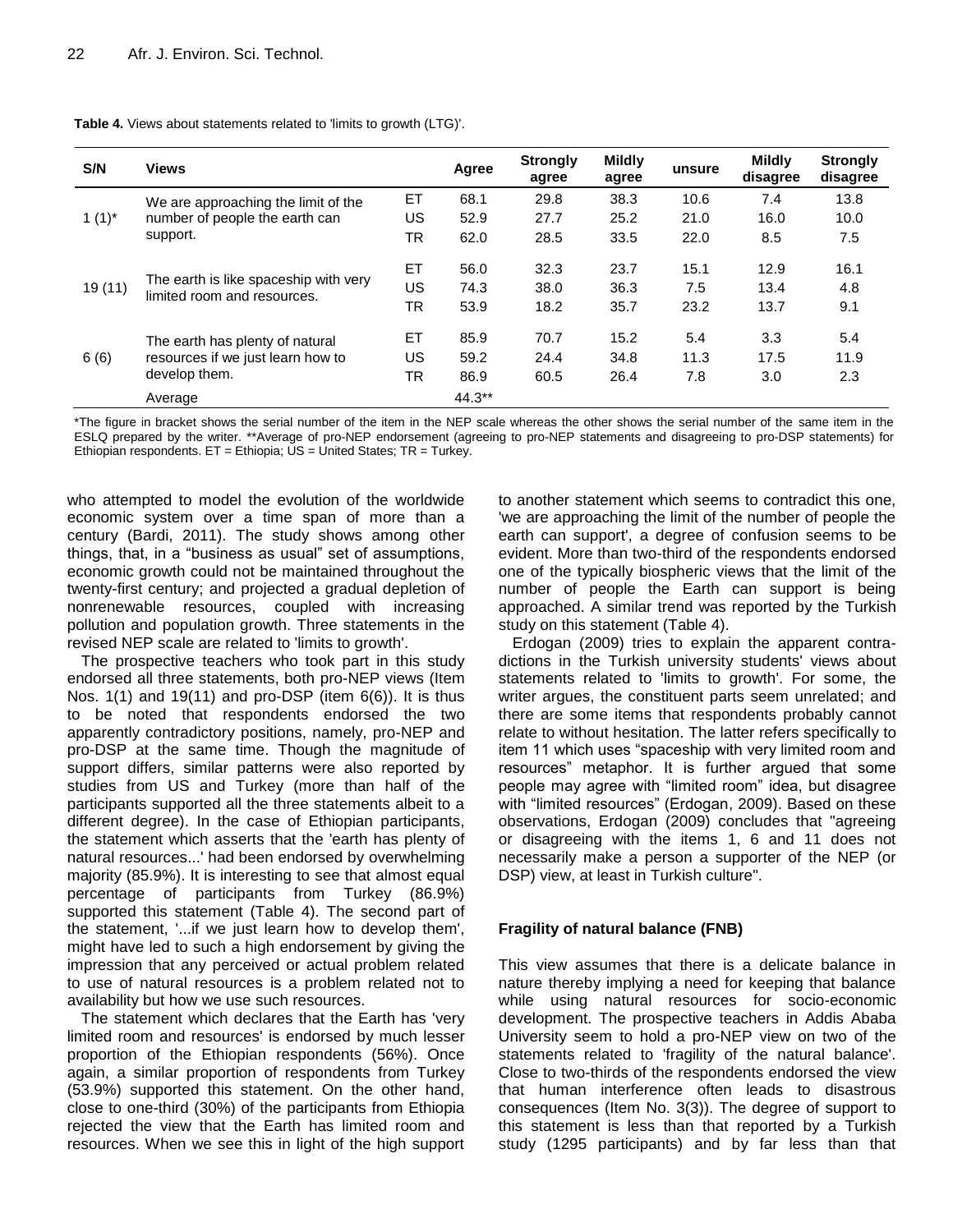| S/N        | <b>Views</b>                                                                                        |           | Agree  | <b>Strongly</b><br>agree | <b>Mildly</b><br>agree | <b>Unsure</b> | <b>Mildly</b><br>disagree | <b>Strongly</b><br>disagree |
|------------|-----------------------------------------------------------------------------------------------------|-----------|--------|--------------------------|------------------------|---------------|---------------------------|-----------------------------|
| $3(3)^{*}$ | When humans interfere with nature it                                                                | <b>ET</b> | 63.5   | 35.5                     | 28.0                   | 16.1          | 11.8                      | 8.6                         |
|            | often produces disastrous                                                                           | US        | 82.2   | 44.6                     | 37.6                   | 4.0           | 11.2                      | 2.5                         |
|            | consequences.                                                                                       | TR        | 71.6   | 36.2                     | 35.4                   | 13.9          | 9.3                       | 5.2                         |
|            |                                                                                                     | ET.       | 52.8   | 18.0                     | 34.8                   | 20.2          | 13.5                      | 13.5                        |
| 22(13)     | The balance of nature is very delicate<br>and easily upset.                                         | US        | 78.7   | 45.9                     | 32.8                   | 5.9           | 14.1                      | 1.4                         |
|            |                                                                                                     | TR        | 70.3   | 34.6                     | 35.7                   | 14.6          | 12.0                      | 3.1                         |
|            | The balance of nature is strong<br>enough to cope with the impacts of<br>modern industrial nations. | ЕT        | 52.7   | 29.0                     | 23.7                   | 17.2          | 11.8                      | 18.3                        |
| 8(8)       |                                                                                                     | US        | 8.5    | 1.1                      | 7.4                    | 11.3          | 30.9                      | 49.4                        |
|            |                                                                                                     | TR        | 25.0   | 8.4                      | 16.6                   | 28.8          | 27.9                      | 18.3                        |
| 13         | Artificial insemination is a threat to<br>livestock diversity in Ethiopia.                          |           | 53.9   | 24.7                     | 29.2                   | 36.0          | 4.5                       | 5.6                         |
| 17         | Eucalyptus is an ecologically<br>hazardous tree species.                                            |           | 43.5   | 20.7                     | 22.8                   | 40.2          | 12.0                      | 4.3                         |
|            | Average                                                                                             |           | 48.8** |                          |                        |               |                           |                             |

**Table 5.** Views about statements related to 'fragility of natural balance' (FNB).

\*The figure in bracket shows the serial number of the item in the NEP scale whereas the other shows the serial number of the same item in the ESLQ prepared by the writer. \*\*Average of pro-NEP endorsement (agreeing to pro-NEP statements and disagreeing to pro-DSP statements) for Ethiopian respondents. ET = Ethiopia; US = United States; TR = Turkey.

reported by the US study (676 participants) (Table 5). An additional statement was included in the scale to see the view of the Ethiopian respondents about impacts of artificial insemination on livestock diversity. More than half (53.8%) of the respondents endorsed the statement which says "artificial insemination is a threat to livestock diversity in Ethiopia" (Item No. 13) whereas a very significant proportion (36%) preferred neither to agree nor disagree.

The statement on the delicacy of the balance of nature has been endorsed by a little more than half of the Ethiopian respondents. Once again, we see a huge difference between the respondents in the three countries with regard to their degree of enthusiasm in supporting this statement (Item No. 22(13)). More than one-fourth of the respondents in Ethiopia rejected the view which asserts that the balance of nature is very delicate and hence easily upset! On the contrary, half of the Ethiopian respondents endorsed the pro-DSP view that the 'balance of nature is strong enough to cope with the impacts of modern industrial nations' (Item No. 8(8)). This is one of the statements where we see a clear difference between the views of Ethiopian respondents on the one hand and those of American and Turkish respondents on the other (Table 5). Here again, Ethiopian respondents tended to support both pro-NEP and pro-DSP views at the same time. In relation to such a pattern of values, Stern and Dietz (1994) noted that value orientations are not mutually exclusive, that is, individuals may hold several orientations to some degree.

Some people in Ethiopia (mainly environmentalists) argue that the ever increasing size of eucalyptus plantation is damaging the ecosystem. Among the concerns are its inability to provide quality wood or services such as watershed or soil conservation; its impact on the environment such as heavy use of soil water, thus affecting streams and underground water; high consumption of soil nutrients, inability to prevent soil erosion, inhibition of growth of other plants in the understory; and failure to provide food supplies or adequate habitat for wildlife (Gessesse and Teklu, 2011). It is thus interesting to see that less than half of the respondents endorsed the statement: "Eucalyptus is an ecologically hazardous tree species" (Item. No.17). A great number of the respondents also seemed to struggle to take a position on the impact of eucalyptus (40.2% indicated that they were unsure). This is one of the statements where respondents had difficulty to take a position.

# **Possibility of eco-crisis (PEC)**

The NEP stresses on human dependence on nature and disastrous outcome of human interference to nature (Erdogan, 2009). Three fourth of the Ethiopian respondents endorsed the biospheric view that humans are severely abusing the environment (Item No. 12(5)). The level of endorsement to this statement is even much higher in the case of US and Turkish respondents (Table 6). With regard to the current status of the natural environment, more than half (54.4%) of the respondents seem to share the common view among Ethiopian scholars in the area of natural resource management that the country's "natural environment has been damaged beyond any chance to recover" (Item No.11). It is also interesting to note here that one-third of the prospective teachers rejected such an alarmist view about the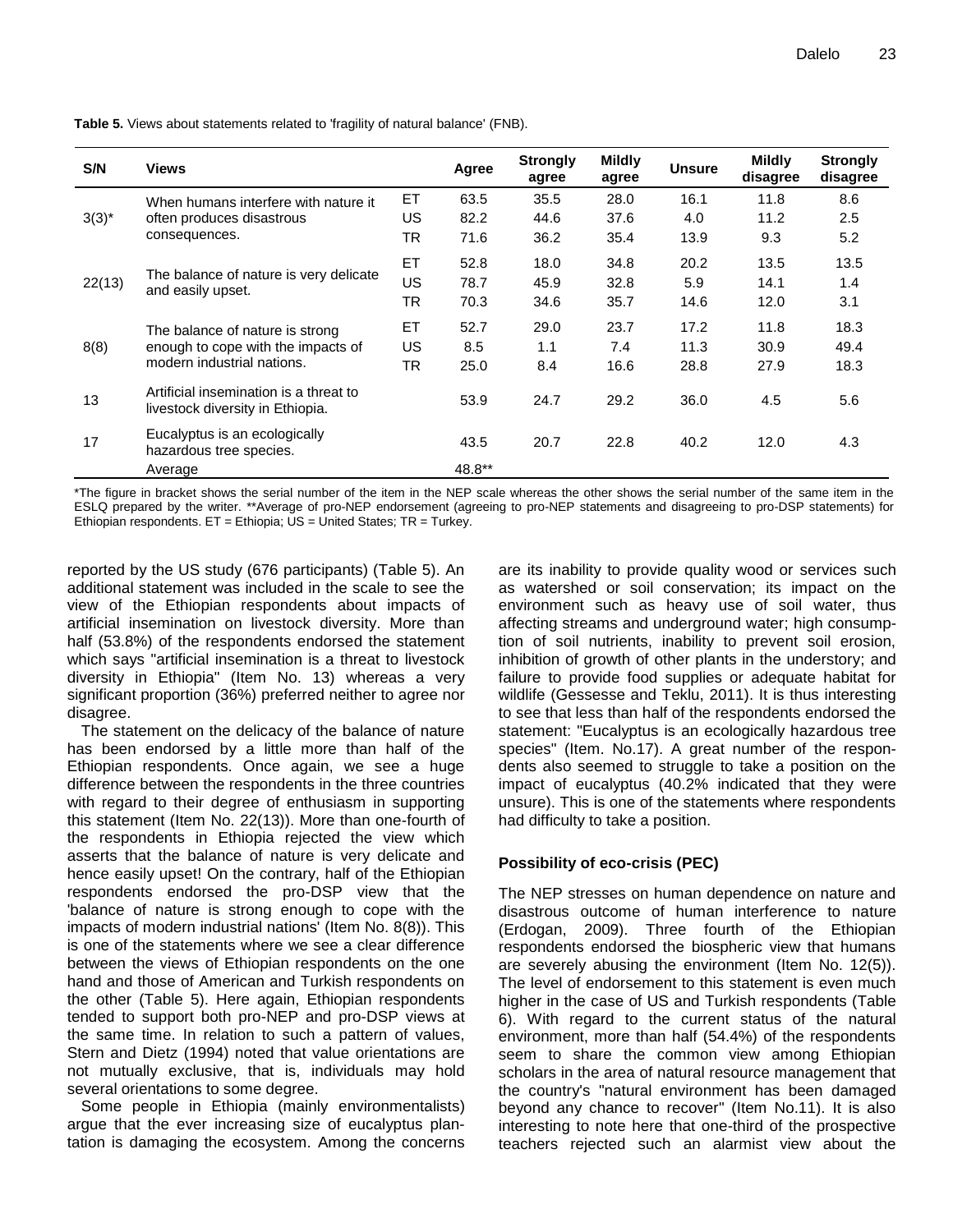| Table 6. Views about statements related to 'possibility of eco-crisis' (PEC). |  |
|-------------------------------------------------------------------------------|--|
|-------------------------------------------------------------------------------|--|

| S/N         | <b>Views</b>                                    |    | Agree  | <b>Strongly</b><br>agree | <b>Mildly</b><br>agree | <b>Unsure</b> | <b>Mildly</b><br>disagree | <b>Strongly</b><br>disagree |
|-------------|-------------------------------------------------|----|--------|--------------------------|------------------------|---------------|---------------------------|-----------------------------|
|             |                                                 | ET | 74.7   | 42.5                     | 32.2                   | 14.9          | 4.6                       | 5.7                         |
| $12(5)^{*}$ | Humans are severely abusing the<br>environment. | US | 86.6   | 51.3                     | 35.3                   | 2.6           | 9.3                       | 1.5                         |
|             |                                                 | TR | 83.7   | 48.4                     | 35.3                   | 6.5           | 6.1                       | 3.6                         |
|             | If things continue on their present             | ET | 64.5   | 35.6                     | 28.9                   | 18.9          | 8.9                       | 7.8                         |
| 24(15)      | course, we will soon experience a               | US | 65.3   | 34.3                     | 31.0                   | 16.9          | 14.1                      | 3.6                         |
|             | major ecological catastrophe.                   | TR | 72.4   | 35.6                     | 36.8                   | 19.9          | 4.8                       | 2.9                         |
|             | The so called "ecological crisis"               | ET | 52.2   | 17.4                     | 34.8                   | 20.7          | 16.3                      | 10.9                        |
| 18(10)      | facing humankind has been greatly               | US | 21.8   | 3.9                      | 17.9                   | 13.8          | 25.9                      | 38.5                        |
|             | exaggerated.                                    | TR | 15.2   | 4.1                      | 11.1                   | 25.5          | 30.0                      | 29.3                        |
|             | The Ethiopian natural environment has           |    |        |                          |                        |               |                           |                             |
| 11          | been damaged beyond any chance to<br>recover.   |    | 54.4   | 19.6                     | 34.8                   | 10.9          | 22.8                      | 12.0                        |
|             | Average                                         |    | 55.5** |                          |                        |               |                           |                             |

\*The figure in bracket shows the serial number of the item in the NEP scale whereas the other shows the serial number of the same item in the ESLQ prepared by the writer. \*\* Average of pro-NEP endorsement (agreeing to pro-NEP statements and disagreeing to pro-DSP statements) for Ethiopian respondents. ET = Ethiopia; US = United States; TR = Turkey.

present state of the natural environment in the country (Table 6).

Close to two-third of the Ethiopian respondents (64.5%) endorsed the view which states that 'If things continue on their present course, we will soon experience a major ecological catastrophe' (Item No. 24(15)). Close to three fourth of the Turkish respondents endorsed this view. More than half of the Ethiopian respondents consider that 'the so called "ecological crisis" facing humankind has been greatly exaggerated' (Item 18(10)) thereby showing their support, once more, to a pro-DSP view. Table 6 shows that the proportion of US and Turkish respondents who considered 'ecological crisis' facing humanity as exaggeration is much lower. This is another case where we see a clear difference between the views expressed by the US and Turkish respondents on one hand and that of Ethiopian respondents on the other.

# **Anti-anthropocentrism (AATC)**

The Ethiopian respondents seemed to exhibit contradictory views on the three statements related to 'anti-anthropocentrism' views. On the one hand, more than three-fourth endorsed the view that "plants and animals have as much right as humans to exist" (Item No. 14(7)). On the other, 72.8% endorsed the contradictory view that "humans were meant to rule over the rest of nature" (Item No. 21(12)). The view that promotes human dominion over nature is clearly rejected by more than half of the respondents from US and Turkey (Table 7). A similar statement which proclaims that "humans have the right to modify the natural environment to suit their needs" got support from even greater proportion of Ethiopian respondents (80.9%). More than 60% of the respondents from US and Turkey disagreed. Table 7 shows that Ethiopian respondents held a very strong anthropocentric view though they also supported the bispoheric view that calls for equal right to non-human species. Close to one-third of the respondents also endorsed the additional statement (not included in the NEP scale) meant to crosscheck the consistency of respondents' views about plant and animal right: "One should also preserve species that have no direct economic benefits at present" (Item No.4). With regard to such a tendency to support both pro- and anti-NEP views, Erdogan (2009) makes an interesting note that "one does not have to be an environmentalist in order to acknowledge the right of existence of plants and animals".

# **Rejection of human exceptionalism (RHE)**

Two of the three statements in this category are designed in pro-DSP format and one in pro-NEP. The Ethiopian respondents endorsed all three albeit to a different degree (Table 8). The pro-DSP view that 'human ingenuity will insure that the earth remains livable' (Item No. 5(4)) has been endorsed by more than half (57%) of the Ethiopian respondents (the level of endorsement is much less in the case of Turkish and American respondents). Another pro-DSP statement in this category declares that 'humans will eventually learn enough about how nature works to be able to control it' (Item No. 23(14)). A clearly greater proportion of the Ethiopian respondents (70%) endorsed this statement, slightly more than half of the Turkish respondents also agreed. The only pro-NEP statement in this category which says that '... humans are still subject to the laws of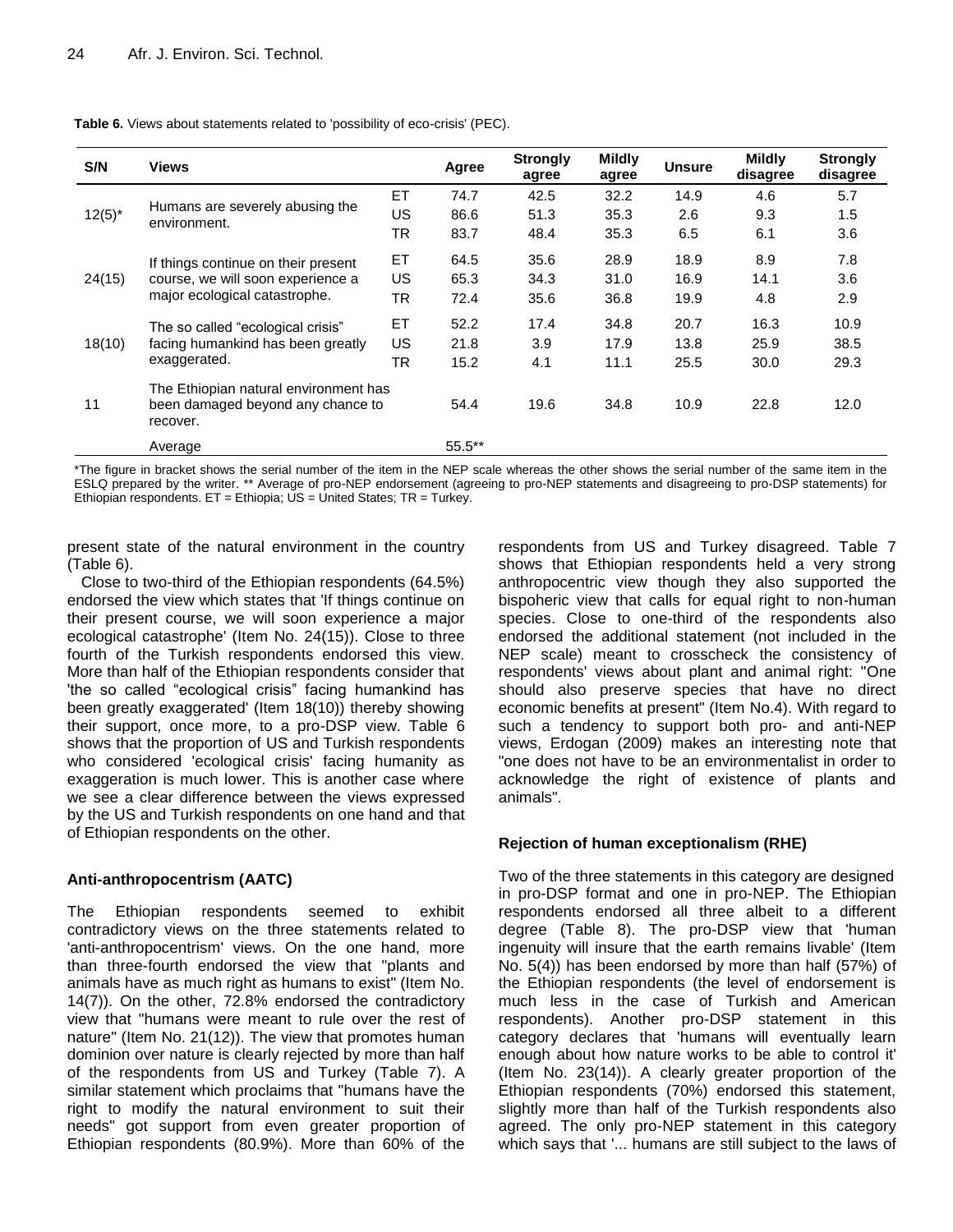**S/N Views Agree Strongly agree Mildly agree Unsure Mildly disagree Strongly disagree**  $10(2)^{*}$ Humans have the right to modify the natural environment to suit their needs. ET 80.9 58.4 22.5 6.7 3.4 9.0 US 32.6 4.1 28.5 9.2 33.9 24.3 TR 19.8 6.2 13.6 15.1 26.5 38.6 14(7) Plants and animals have as much right as humans to exist. ET 78.2 55.4 22.8 5.4 7.6 8.7 US 76.9 44.7 32.2 4.7 12.8 5.7 TR 91.0 74.5 16.5 4.2 2.4 2.4 21(12) Humans were meant to rule over the rest of nature. ET 72.8 39.8 33.0 14.8 5.7 6.8 US 33.9 13.5 20.4 8.2 23.9 34.0 TR 26.9 8.2 18.7 19.6 22.2 31.3 4 One should also preserve species that have one should also preserve species that have  $62.4$  36.6 25.8 11.8 10.8 15.1 16.1 Average 34.4\*\*

**Table 7.** Views about statements related to 'anti-anthropocentrism (AATC).

\*The figure in bracket shows the serial number of the item in the NEP scale whereas the other shows the serial number of the same item in the ESLQ prepared by the writer. \*\* Average of pro-NEP endorsement (agreeing to pro-NEP statements and disagreeing to pro-DSP statements) for Ethiopian respondents. ET = Ethiopia; US = United States; TR = Turkey.

**Table 8.** Views about statements related to 'rejection of human exceptionalism' (RHE).

| S/N        | <b>Views</b>                                                                                           |           | Agree    | <b>Strongly</b><br>agree | <b>Mildly</b><br>agree | <b>Unsure</b> | <b>Mildly</b><br>disagree | <b>Strongly</b><br>disagree |
|------------|--------------------------------------------------------------------------------------------------------|-----------|----------|--------------------------|------------------------|---------------|---------------------------|-----------------------------|
|            | Human ingenuity (capacity to invent)                                                                   | ET        | 57.0     | 22.6                     | 34.4                   | 28.0          | 7.5                       | 7.5                         |
| $5(4)^{*}$ | will                                                                                                   | US        | 31.3     | 7.8                      | 23.5                   | 21.5          | 24.4                      | 22.7                        |
|            | Insure that the earth remains liveable<br>$(RHE)$ .                                                    | TR        | 40.1     | 14.9                     | 25.2                   | 35.6          | 16.8                      | 8.5                         |
|            | Despite our special abilities, humans<br>are still subject to the laws of nature<br>16(9)<br>$(RHE)$ . | ET        | 79.3     | 47.8                     | 31.5                   | 13.0          | 4.3                       | 3.3                         |
|            |                                                                                                        | US        | 90.9     | 59.6                     | 31.3                   | 5.4           | 2.9                       | 0.8                         |
|            |                                                                                                        | <b>TR</b> | 67.1     | 29.2                     | 37.9                   | 20.6          | 7.5                       | 4.7                         |
|            | Humans will eventually learn enough<br>about how nature works to be able to<br>control it (RHE).       | ET        | 70.0     | 35.6                     | 34.4                   | 13.3          | 12.2                      | 4.4                         |
| 23(14)     |                                                                                                        | US        | 23.3     | 3.2                      | 20.1                   | 24.2          | 27.9                      | 24.6                        |
|            |                                                                                                        | TR        | 53.4     | 21.3                     | 32.1                   | 30.0          | 10.2                      | 6.4                         |
|            | Average                                                                                                |           | $37.0**$ |                          |                        |               |                           |                             |

\*The figure in bracket shows the serial number of the item in the NEP Scale whereas the other shows the serial number of the same item in the ESLQ prepared by the writer. \*\*Average of pro-NEP endorsement (agreeing to pro-NEP statements and disagreeing to pro-DSP statements) for Ethiopian respondents. ET = Ethiopia; US = United States; TR = Turkey.

nature' has been endorsed by 90.1% of the US respondents. This may not be surprising given the assumption that pro-NEP statements normally get huge endorsement by respondents from industrially advanced societies. What is interesting is that 79.3% of the Ethiopian respondents also endorsed this statement which contradicts the view that humans will be able to control nature (the latter view was also endorsed by 70% of the Ethiopian respondents, as indicated above).

#### **Ecological/environmental issues related to Ethiopia**

As indicated in the methodology section, the scale used in this study has nine statements in addition to the 15 that form the revised NEP scale. Five of the nine statements are related to two of the issues causing a great deal of controversy and debate both in academic and political circles (Table 9). The first issue relates to the impact of land use policies and practices on the environment while the second relates to the impacts of one of the mega hydroelectric dams being built in southern Ethiopia: Gilgel Ghibe III Dam. Some ecologists and human rights advocates fiercely oppose the construction of the Gilgel Ghibe III on the ground that it would affect the lifestyles and livelihoods of people in the Omo Valley. These groups also argue that the Dam could also lead to significant fall in the amount of water that reaches Lake Turkana. The Ethiopian Government, on the other hand,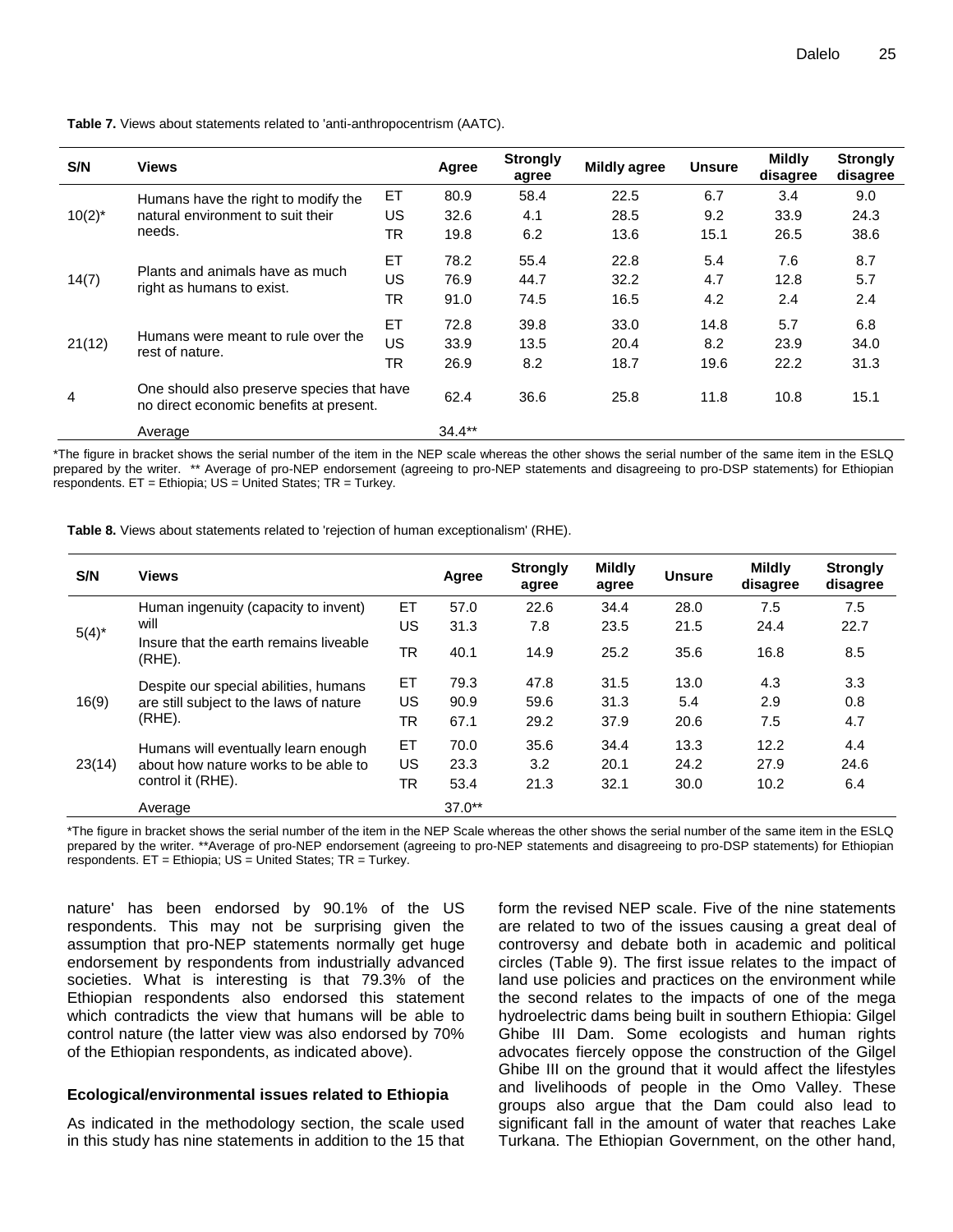| Table 9. Views about ecological issues specifically related to Ethiopia. |  |
|--------------------------------------------------------------------------|--|
|--------------------------------------------------------------------------|--|

| S/N            | <b>Views</b>                                                                                                                             | Agree | <b>Strongly</b><br>agree | <b>Mildly</b><br>agree | <b>Unsure</b> | <b>Mildly</b><br>disagree | <b>Strongly</b><br>disagree |
|----------------|------------------------------------------------------------------------------------------------------------------------------------------|-------|--------------------------|------------------------|---------------|---------------------------|-----------------------------|
| 15             | The Gilgel Ghibe III Dam could reduce the flow of<br>water into Lake Turkana thereby severely<br>affecting the Lake's ecosystem.         | 50.6  | 23.7                     | 26.9                   | 31.2          | 12.9                      | 5.4                         |
| 2              | Negligent destruction of forests in Ethiopia is due<br>mainly to lack of clearly defined ownership rights.                               | 63.0  | 32.6                     | 30.4                   | 14.1          | 12.0                      | 10.9                        |
| $\overline{7}$ | The ineffectiveness of traditional natural<br>resource management systems is the root cause<br>of environmental degradation in Ethiopia. | 78.5  | 50.5                     | 28.0                   | 6.5           | 8.6                       | 6.5                         |
| 9              | The hydropower projects in Ethiopia have no<br>adverse impacts on their surrounding<br>communities.                                      | 51.6  | 24.7                     | 26.9                   | 8.6           | 15.1                      | 24.7                        |
| 20             | At present, decisions on use of natural resources<br>in Ethiopia are made taking full account of<br>habitat loss.                        | 64.1  | 36.0                     | 28.1                   | 15.7          | 7.9                       | 12.4                        |

rejects both assertions as groundless.

A little more than half of the prospective teachers (51.6%) endorsed the position held by the Ethiopian Government that "hydropower projects in Ethiopia have no adverse impacts on their surrounding communities" (Item No.9). It is also interesting to see that a significant proportion of the students (39.8%) rejected this view which pronounces that dams in Ethiopia are free from adverse impacts. This is a clear departure from the view frequently conveyed on the Ethiopian public media. The more biocentirc view that 'The Gilgel Ghibe III Dam could reduce the flow of water into Lake Turkana thereby severely affecting the Lake"s ecosystem' (Item No.15) has been endorsed by half of the respondents. Nearly one third of the respondents found it difficult either to agree or disagree with the statement related to the impact of Gilgel GhibeIII Dam on the ecosystem of Lake Turkana.

The mode of land ownership is believed to have direct impact on protection of natural resources. The mainline argument is that private ownership encourages better management of resources. Close to two-third (63%) of the respondents endorsed the statement that "negligent destruction of forests in Ethiopia is due mainly to lack of clearly defined ownership rights" (Item No.2). A higher proportion (78.5%) of respondents agrees that "The ineffectiveness of traditional natural resource management systems is the root cause of environmental degradation in Ethiopia" (Item No.7). Environmentalists in Ethiopia often argue that the current use of natural resources in Ethiopia does not give due consideration to habitat loss associated therewith. Nevertheless, about two-third of the respondents endorsed the view that "at present, decisions on use of natural resources in Ethiopia are made taking full account of habitat loss" (Item No.20).

# **DISCUSSION**

Values are widely believed to affect people's actions for

good or bad. The value orientation of a person is highly likely to affect his/her beliefs about the consequences of attitude objects for the things a person values; and thus has consequences on that person's attitudes and behavior (Stern and Dietz, 1994). Values may act as filters for information, influencing beliefs by leading people to accept information selectively. Someone who values economic development above other social goals may be likely to accept information suggesting that environmental protection will compromise economic goals whereas someone who values the physical beauty of nature above other social objects may accept information that supports a belief that any environmental change is a threat to that value (Stern and Dietz, 1994). Similarly, an individual who holds strong egoistic or materialistic values tends to deny that human activities are harmful to nature. On the other hand, an individual who values the biosphere for its own sake tends to accept the proposition that human activities threaten natural systems (Stern and Dietz, 1994). This is, however, only one side of the matter. The relationship between value and action is often colored by many factors including cultural background and level of technological advancement.

In Ethiopia, the past two decades witnessed remarkable developments in promulgation of policies related to environment and development. A series of proclamations related to environment and sustainable development have been issued; and offices in charge of environmental protection established both at federal and regional levels. Furthermore, Ethiopia showed her unwavering commitment to building what she calls a 'climate-resilient green economy' (EPA, 2011). The country's plan to build a green economy comprises actions to reduce greenhouse gas emissions while safeguarding economic growth ("green economy") as well as adaptation initiatives to reduce vulnerability to the effects of climate change ("climate resilience") (EPA,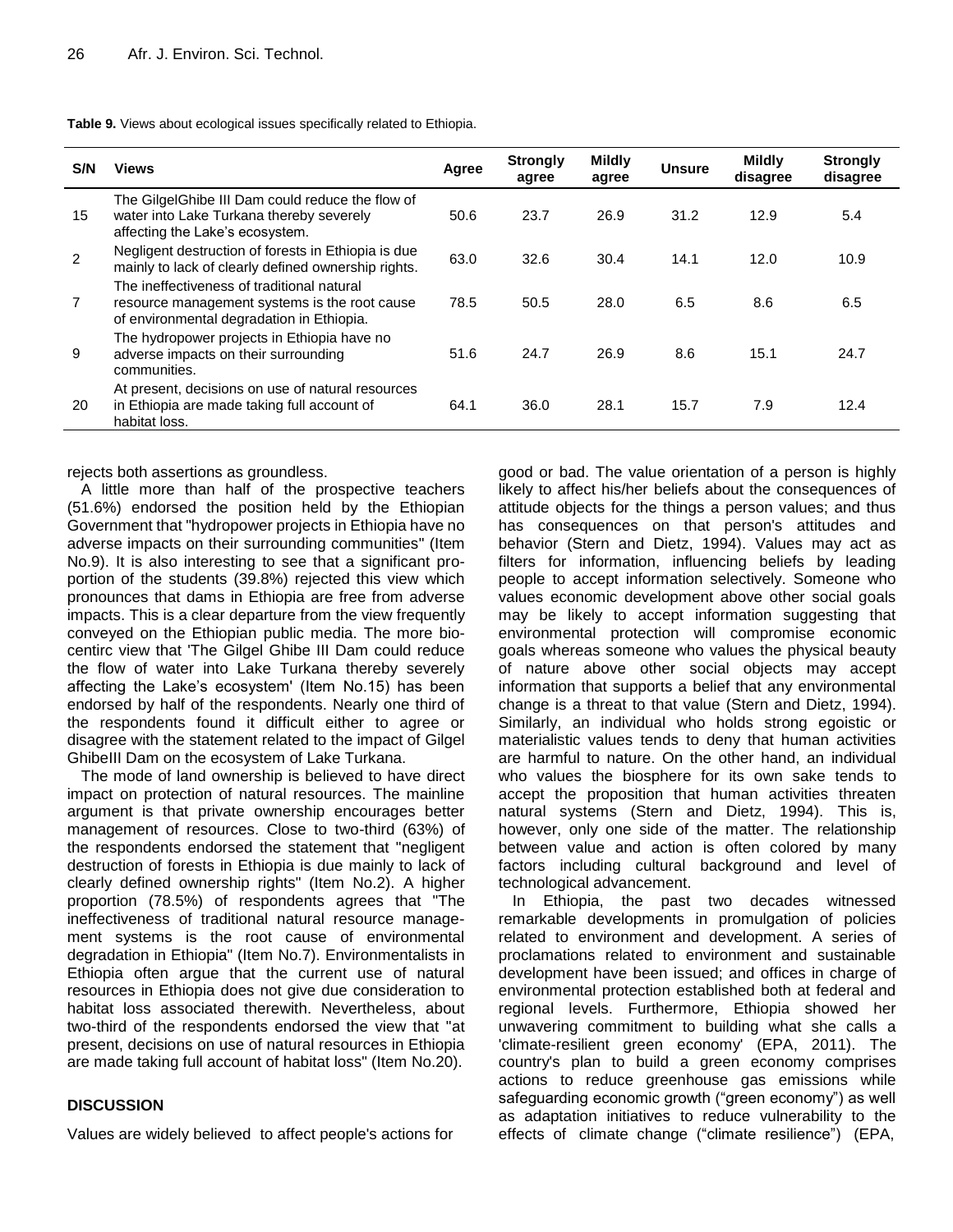2011). Whether these and other policy provisions are used to improve the ways in which environmental- and sustainability issues have been addressed in Ethiopian institutions of higher education is not systematically investigated.

The study reported in this paper tried to see the ecological/environmental value orientations of prospective secondary school teachers enrolled at Addis Ababa University for a one year Postgraduate Diploma in Teaching program. The results show two very interesting trends. First, all the eight pro-NEP and the seven pro-DSP statements have been endorsed by the respondents albeit to a different degree. Second, the level of agreement with the two apparently contradictory groups of statements happened to be almost exactly the same (with an average of 67.1% endorsement for pro-NEP statements and strikingly equal level of endorsement of 67.4% for pro-DSP statements). In the first instance, the writer was bewildered by the results having a difficulty to internalize how the two apparently opposing views could be endorsed at the same time. Careful review of both the theory on value orientation and result of empirical studies conducted elsewhere shows that such a trend has not only a theoretical backing but also an empirical support.

Stern and Dietz (1994) make an important note that the major ecological value orientations, often presented as independent, are not mutually exclusive, that is, individuals may hold several orientations to some degree. They argue that those who believe human actions are having an adverse effect on the biosphere and who assign value to such effects are more, rather than less, likely than others to perceive and be concerned with adverse effects on human beings. Corral-Verdugo and Armendariz (2000), analyzed the covariances between factors to see whether the Mexican population studied held either a dualistic (NEP vs. HEP) or syncretic (NEP plus HEP) worldview. The highest values were obtained for the pro-NEP items "humans must live in harmony with nature" and "the balance of nature is delicate," whereas the lowest values corresponded to the HEP statements "humans have the right to modify the natural environment" and "plants and animals exist primarily to be used by humans." In general, the pro-NEP items elicited higher acceptance. Their study also showed a moderate level of agreement with the HEP among the participants" (Corral-Verdugo and Armendariz, 2000).

The study reported here, like the one by Corral-Verdugo and Armendariz (2000), shows that the prospective secondary school teachers hold a syncretic (NEP plus HEP) not a dualistic (NEP vs. HEP) worldview. In fact, a closer look at the patterns of responses to the five categories of value orientations shows that respondents had, on average, a pro-DSP worldview in four of the five categories. The only category where respondents had a pro-NEP view (no matter how marginal- an average of 55.5% endorsed pro-NEP) relates to 'possibility of eco-crisis'. In all other categories,

the proportion of respondents who endorsed pro-NEP was less than 50% showing that, on average, the participants of this study were less concerned with 'fragility of natural balance', and 'limits to growth', and, on the other hand, are not willing to reject 'anthropocentrism' and 'human exceptionism'. In fact, the two statements which got more than 80% endorsement are both pro-DSP: "The earth has plenty of natural resources if we just learn how to develop them" (85.9% endorsement); and "humans have the right to modify the natural environment to suit their needs" (80.9% endorsement). At present, the most pressing concern in Ethiopia seems to be poverty eradiation (at any cost). This concern seems to be widely shared both by political leaders and religious fathers. The tendency to endorse anti-NEP worldview can also be seen from this angle. Hence a suggestion that communities characterized by local rather than global perspectives were less likely to reflect a pro-NEP perspective on environmentalism (Gooch, 1995; Watson and Halse, 2005).

Participants' responses to the additional statements, specifically related to Ethiopia, show a similar trend. On the one hand, half of the participants agree that the 'Gilgel Ghibe III Dam could reduce the flow of water into Lake Turkana thereby severely affecting the Lake's ecosystem'; and, on the other, almost equal proportion endorsed the view that the 'hydropower projects in Ethiopia have no adverse impacts on their surrounding communities'. A similar contradiction is also to be seen in statements related to natural resource management. Close to two-third of the respondents agree that 'decisions on use of natural resources in Ethiopia are made taking full account of habitat loss'. An equal proportion endorsed the statement which suggests that Ethiopia lacks 'clearly defined ownership rights' and this is a cause for the negligent destruction of forests in the country.

# **Conclusion**

Some researchers doubt whether the NEP questionnaire is the best instrument for accurately measuring environmental attitudes across cultures and communities (Corral-Verdugo and Armendarez, 2000; Watson and Halse, 2005). A study conducted in a Mexican city indicated, for instance, that individuals held both pro-NEP and pro-HEP attitudes at the same time, even though the conceptual framework underpinning the instrument would hold that these two paradigms are mutually exclusive. The study reported in this paper also shows that the Ethiopian respondents held both pro-NEP and pro-DSP worldviews, at the same time. One possible explanation for such a trend is believed to be the fact that the conceptual framework underpinning the NEP reflects a developed, western cultural perspective, and may not be adequate for assessing environmental attitudes in non